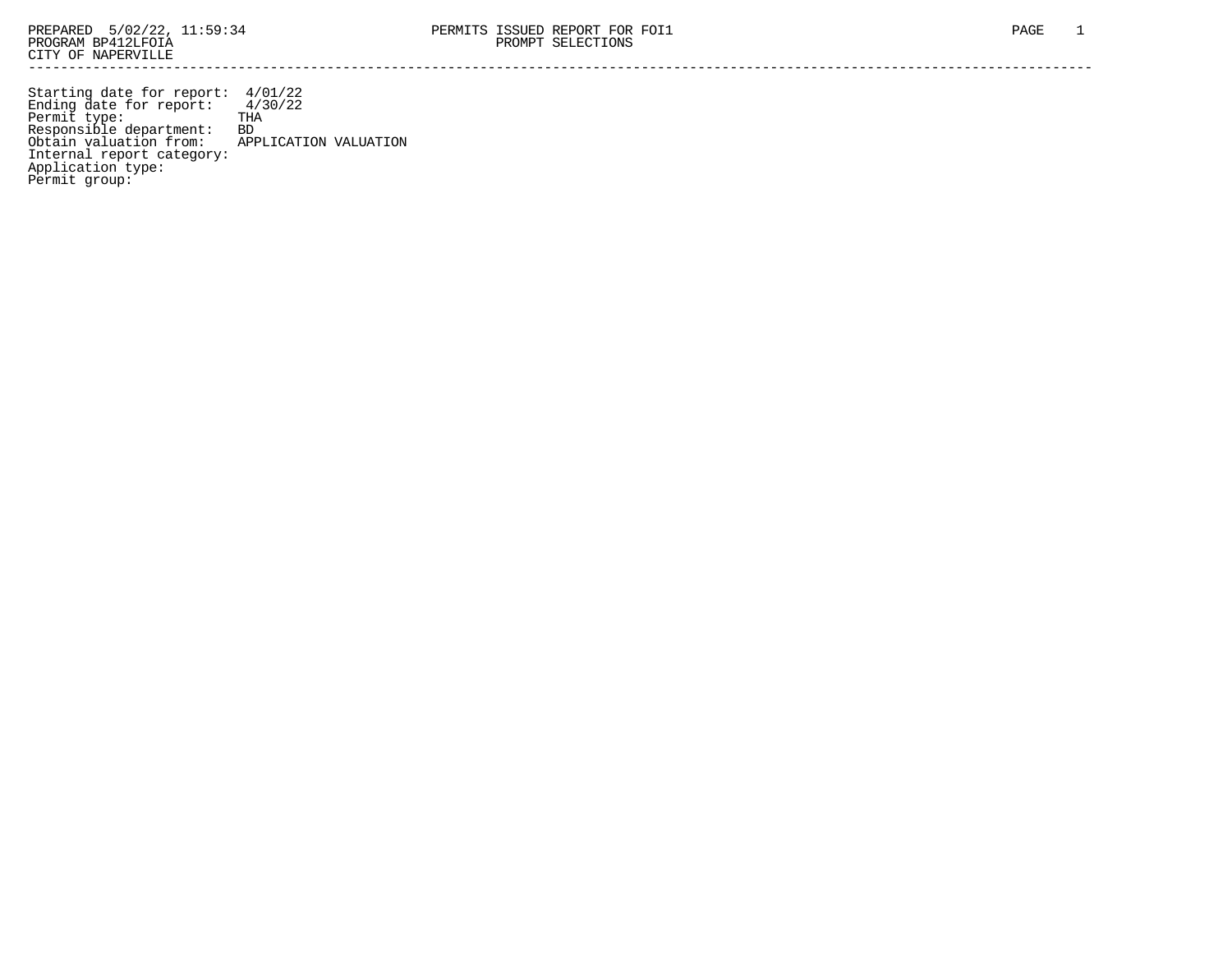# PREPARED 5/02/22, 11:59:34 PERMITS ISSUED REPORT<br>PROGRAM BP412LFOI1 PAGE 1 PROGRAM BP412LFOI1 4/01/22 THRU 4/30/22 CITY OF NAPERVILLE **Example 20** CITY OF NAPERVILLE PERMIT TYPE - THA TOWNHOUSE PERMIT

| OBTAINED VALUATION FROM APPLICATION VALUATION                                                                                                                                                                          |                                        |                                                                                                 |  |  |
|------------------------------------------------------------------------------------------------------------------------------------------------------------------------------------------------------------------------|----------------------------------------|-------------------------------------------------------------------------------------------------|--|--|
| APPLICATION APPLICATION TYPE AND DESCRIPTION<br>THE AND DESCRIPTION<br>VALUATION Parcel Number<br>Alternate ID Code<br>DATE                                                                                            |                                        | PROPERTY OWNER/<br>CONTRACTOR                                                                   |  |  |
| 21-00003109 THA TOWNHOUSE APPLICATION                                                                                                                                                                                  | 3103 ANNA MARIE LN                     |                                                                                                 |  |  |
| ----------- 7/07/21 \$170154<br>Contractor #: 224-293-3129                                                                                                                                                             | W-01044100661101N1845-198 LENNAR HOMES |                                                                                                 |  |  |
| -----------                                                                                                                                                                                                            |                                        | SUBCONTRACTOR(S)<br>S3 PLUMBING<br>HMD CONSTRUCTION<br>INLAND ELECTRIC<br>EXTERIOR BUILDERS INC |  |  |
| 21-00003110 THA TOWNHOUSE APPLICATION                                                                                                                                                                                  | 3105 ANNA MARIE LN                     |                                                                                                 |  |  |
| Contractor #: 224-293-3129                                                                                                                                                                                             |                                        |                                                                                                 |  |  |
| STRUCTURE - 000 000 1 BLDG. 4 UNITS<br>PERMIT TYPE - THA 00 TOWNHOUSE PERMIT                                                                                                                                           | ISSUE DATE<br>4/14/22                  | SUBCONTRACTOR(S)<br>S3 PLUMBING<br>HMD CONSTRUCTION<br>INLAND ELECTRIC<br>EXTERIOR BUILDERS INC |  |  |
| 21-00003111 THA TOWNHOUSE APPLICATION                                                                                                                                                                                  | 3107 ANNA MARIE LN                     |                                                                                                 |  |  |
| $7/07/21$ \$170154<br>Contractor #: 224-293-3129                                                                                                                                                                       | W-01044100661103N1845-198 LENNAR HOMES |                                                                                                 |  |  |
| $\begin{minipage}{0.9\linewidth} \texttt{STRUCTURE} = 000 000 1 \texttt{BLDG.} 4 \texttt{UNITS} \\ \texttt{TTIA} \hspace{0.05in} 00 \hspace{0.05in} \texttt{TOWNHOUSE} \hspace{0.05in} \texttt{PERMIT} \end{minipage}$ | <b>ISSUE DATE</b><br>4/14/22           | SUBCONTRACTOR(S)<br>S3 PLUMBING<br>HMD CONSTRUCTION<br>INLAND ELECTRIC<br>EXTERIOR BUILDERS INC |  |  |
| 21-00003112 THA TOWNHOUSE APPLICATION                                                                                                                                                                                  | 3109 ANNA MARIE LN                     |                                                                                                 |  |  |
| $\frac{7}{07/21}$ \$170154<br>Contractor #: 224-293-3129                                                                                                                                                               | W-01044100661104N1845-198 LENNAR HOMES |                                                                                                 |  |  |
|                                                                                                                                                                                                                        |                                        | SUBCONTRACTOR(S)<br>S3 PLUMBING<br>HMD CONSTRUCTION<br>INLAND ELECTRIC<br>EXTERIOR BUILDERS INC |  |  |
| -----------<br>21-00005182 THA TOWNHOUSE APPLICATION                                                                                                                                                                   | 1253 JOSIAH RD                         |                                                                                                 |  |  |
| \$195000<br>Contractor #: 847-230-5400                                                                                                                                                                                 |                                        | D-05323070250000N1871-13N PULTE GROUP-SCHAUMBURG                                                |  |  |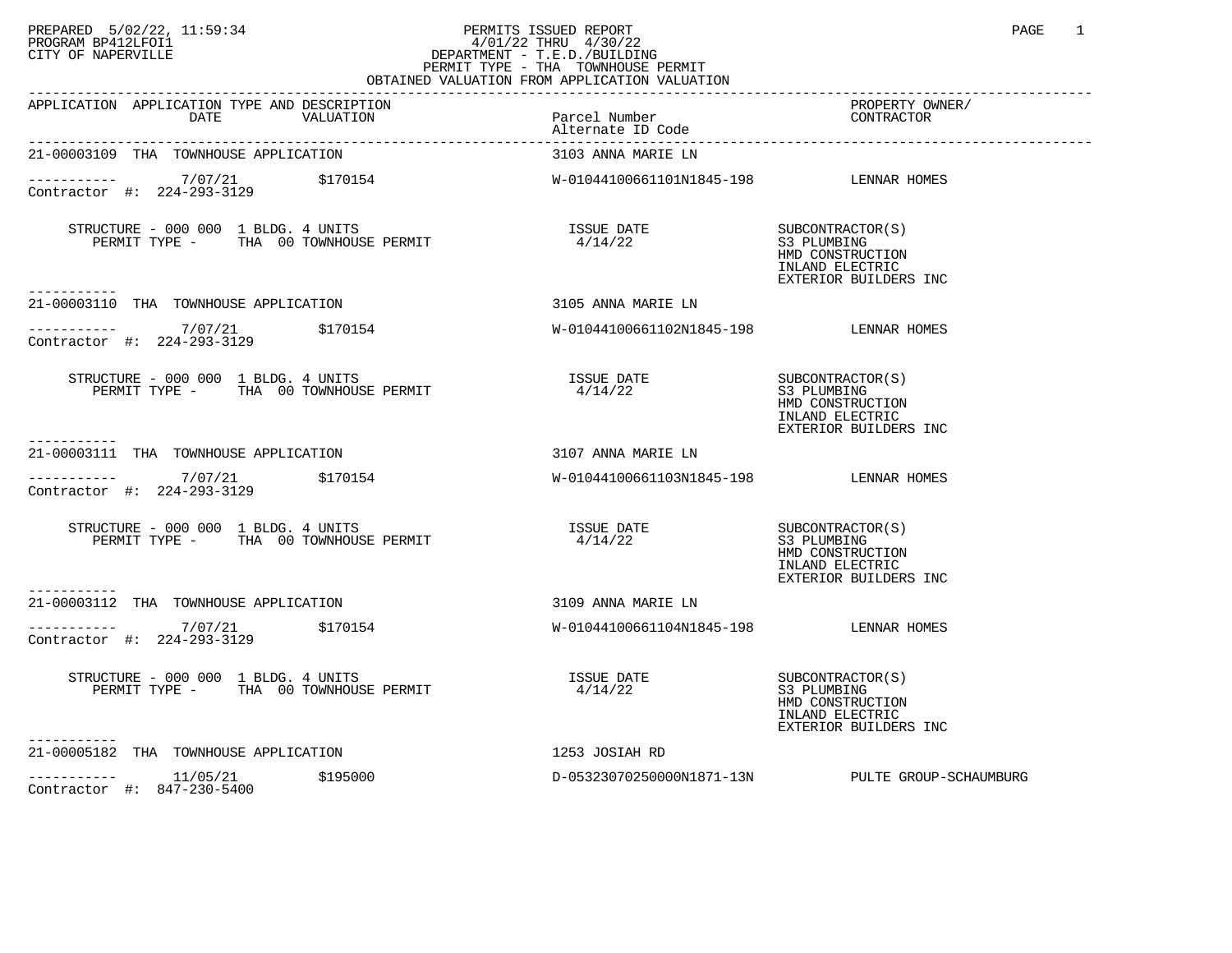# PREPARED 5/02/22, 11:59:34 PERMITS ISSUED REPORT<br>PROGRAM BP412LFOI1 11:59:34 PAGE 2<br>CITY OF NAPERVILLE PROGRAM BP412LFOI1 4/01/22 THRU 4/30/22 CITY OF NAPERVILLE **Example 20** CITY OF NAPERVILLE PERMIT TYPE - THA TOWNHOUSE PERMIT

| OBTAINED VALUATION FROM APPLICATION VALUATION                                            |                                    |                                                                                                                                 |  |  |
|------------------------------------------------------------------------------------------|------------------------------------|---------------------------------------------------------------------------------------------------------------------------------|--|--|
| APPLICATION APPLICATION TYPE AND DESCRIPTION<br>DATE<br>VALUATION                        | Parcel Number<br>Alternate ID Code | PROPERTY OWNER/<br>CONTRACTOR                                                                                                   |  |  |
| 21-00005182 (CONTINUED)                                                                  |                                    |                                                                                                                                 |  |  |
| ----------                                                                               | ISSUE DATE SUBCONTRACTOR(S)        | S3 PLUMBING<br>HOLIDAY SEWER & WATER/WAUCONDA<br>ROYALTY RESTORATIONS LLC<br>MAC ELECTRICAL CONTRACTORS INC                     |  |  |
| 21-00005183 THA TOWNHOUSE APPLICATION                                                    | 1255 JOSIAH RD                     |                                                                                                                                 |  |  |
| ----------- 11/05/21 \$195000<br>Contractor #: 847-230-5400                              |                                    | D-05325000141662N1859-13N PULTE GROUP-SCHAUMBURG                                                                                |  |  |
| STRUCTURE - 000 000 1 BLDG 6 UNITS<br>PERMIT TYPE - THA 00 TOWNHOUSE PERMIT              | ISSUE DATE<br>4/06/22              | SUBCONTRACTOR(S)<br>S3 PLUMBING<br>HOLIDAY SEWER & WATER/WAUCONDA<br>ROYALTY RESTORATIONS LLC<br>MAC ELECTRICAL CONTRACTORS INC |  |  |
| 21-00005184 THA TOWNHOUSE APPLICATION                                                    | 1257 JOSIAH RD                     |                                                                                                                                 |  |  |
| -----------    11/05/21      \$195000<br>Contractor #: 847-230-5400                      |                                    | D-05325000141663N1859-13N PULTE GROUP-SCHAUMBURG                                                                                |  |  |
| STRUCTURE - 000 000 1 BLDG 6 UNITS<br>PERMIT TYPE - THA 00 TOWNHOUSE PERMIT              | <b>ISSUE DATE</b><br>4/06/22       | SUBCONTRACTOR(S)<br>S3 PLUMBING<br>HOLIDAY SEWER & WATER/WAUCONDA<br>ROYALTY RESTORATIONS LLC<br>MAC ELECTRICAL CONTRACTORS INC |  |  |
| ----------<br>21-00005185 THA TOWNHOUSE APPLICATION                                      | 1259 JOSIAH RD                     |                                                                                                                                 |  |  |
| $---------$ 11/05/21 \$195000<br>Contractor #: 847-230-5400                              |                                    | D-05325000141664N1859-13N PULTE GROUP-SCHAUMBURG                                                                                |  |  |
| STRUCTURE - 000 000 1 BLDG 6 UNITS<br>PERMIT TYPE - THA 00 TOWNHOUSE PERMIT<br>--------- | ISSUE DATE<br>4/06/22              | SUBCONTRACTOR(S)<br>S3 PLUMBING<br>HOLIDAY SEWER & WATER/WAUCONDA<br>ROYALTY RESTORATIONS LLC<br>MAC ELECTRICAL CONTRACTORS INC |  |  |
| 21-00005186 THA TOWNHOUSE APPLICATION                                                    | 1261 JOSIAH RD                     |                                                                                                                                 |  |  |
| $---------$ 11/05/21 \$195000<br>Contractor #: 847-230-5400                              |                                    | D-05325000141665N1859-13N PULTE GROUP-SCHAUMBURG                                                                                |  |  |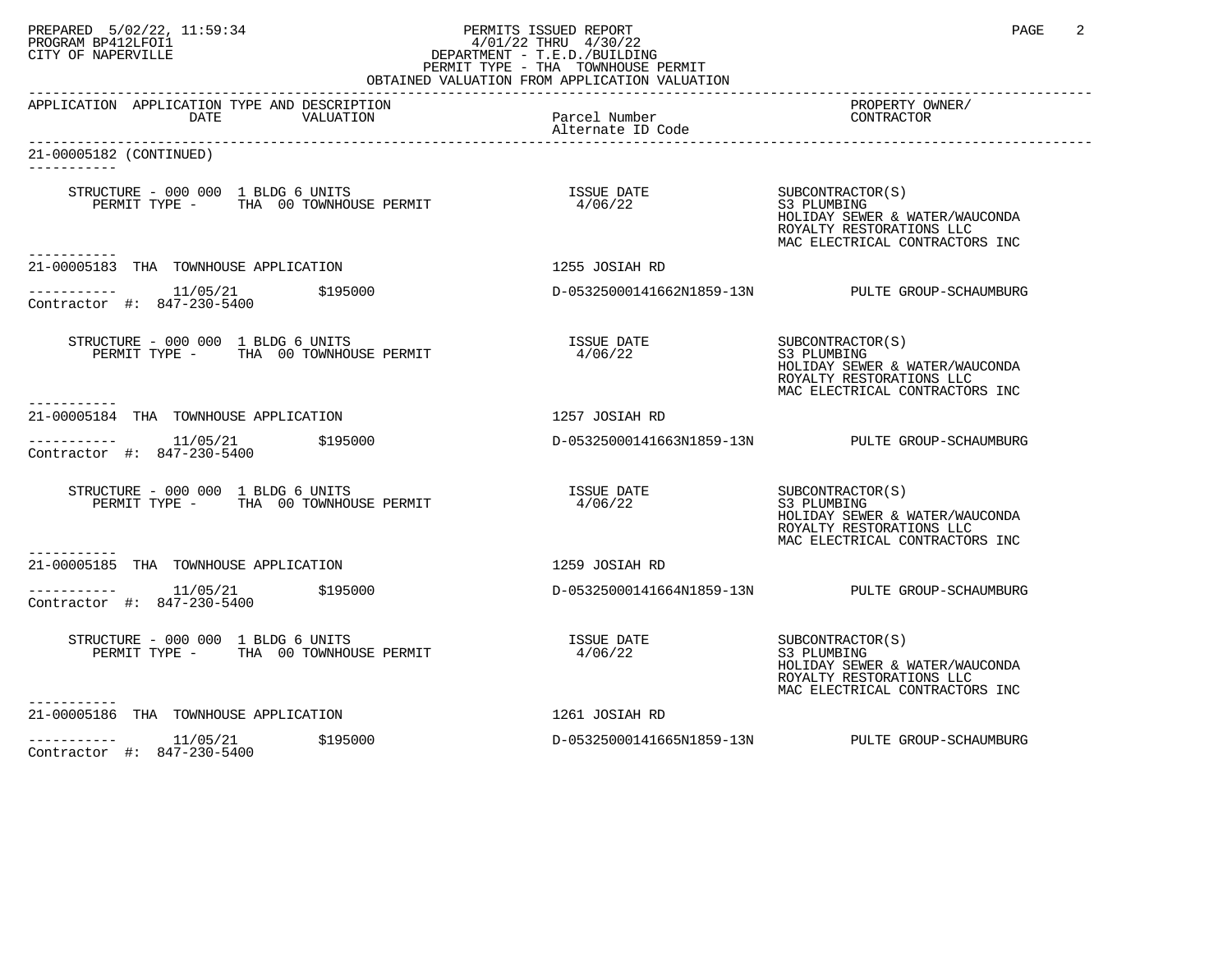# PREPARED 5/02/22, 11:59:34 PERMITS ISSUED REPORT<br>PROGRAM BP412LFOI1 11:59:34 PROGRAM PP412LFOI1 1/1/22 THRU 4/30/22<br>CITY OF NAPERVILLE PROGRAM BP412LFOI1 4/01/22 THRU 4/30/22 CITY OF NAPERVILLE **Example 20** CITY OF NAPERVILLE PERMIT TYPE - THA TOWNHOUSE PERMIT

| OBTAINED VALUATION FROM APPLICATION VALUATION                                                        |                                    |                                                                                                                                 |  |  |
|------------------------------------------------------------------------------------------------------|------------------------------------|---------------------------------------------------------------------------------------------------------------------------------|--|--|
| APPLICATION APPLICATION TYPE AND DESCRIPTION<br>DATE<br>VALUATION                                    | Parcel Number<br>Alternate ID Code | PROPERTY OWNER/<br>CONTRACTOR                                                                                                   |  |  |
| 21-00005186 (CONTINUED)                                                                              |                                    |                                                                                                                                 |  |  |
| ----------                                                                                           | ISSUE DATE SUBCONTRACTOR(S)        | S3 PLUMBING<br>HOLIDAY SEWER & WATER/WAUCONDA<br>ROYALTY RESTORATIONS LLC<br>MAC ELECTRICAL CONTRACTORS INC                     |  |  |
| 21-00005187 THA TOWNHOUSE APPLICATION                                                                | 1263 JOSIAH RD                     |                                                                                                                                 |  |  |
| ----------- 11/05/21 \$195000<br>Contractor #: 847-230-5400                                          |                                    | D-05325000141666N1859-13N PULTE GROUP-SCHAUMBURG                                                                                |  |  |
| STRUCTURE - 000 000 1 BLDG 6 UNITS<br>PERMIT TYPE - THA 00 TOWNHOUSE PERMIT                          | ISSUE DATE<br>4/06/22              | SUBCONTRACTOR(S)<br>S3 PLUMBING<br>HOLIDAY SEWER & WATER/WAUCONDA<br>ROYALTY RESTORATIONS LLC<br>MAC ELECTRICAL CONTRACTORS INC |  |  |
| 21-00005662 THA TOWNHOUSE APPLICATION                                                                | 2220 WEATHERBEE LN                 |                                                                                                                                 |  |  |
| $--------- 12/20/21$<br>\$195000<br>Contractor #: 847-230-5400                                       |                                    | D-08052070430000N1871-13 PULTE GROUP-SCHAUMBURG                                                                                 |  |  |
| STRUCTURE - 000 000 1 BLDG 3 UNITS<br>PERMIT TYPE - THA 00 TOWNHOUSE PERMIT                          | ISSUE DATE<br>4/15/22              | SUBCONTRACTOR(S)<br>S3 PLUMBING<br>HOLIDAY SEWER & WATER/WAUCONDA<br>ROYALTY RESTORATIONS LLC<br>MAC ELECTRICAL CONTRACTORS INC |  |  |
| ----------<br>21-00005663 THA TOWNHOUSE APPLICATION                                                  | 2222 WEATHERBEE LN                 |                                                                                                                                 |  |  |
| Contractor #: 847-230-5400                                                                           |                                    | D-08052070361722N1859-013 PULTE GROUP-SCHAUMBURG                                                                                |  |  |
| STRUCTURE - 000 000 $\frac{1}{T}$ BLDG 3 UNITS<br>$T_{\text{min}}$ 00 TOWNHOUSE PERMIT<br>---------- | <b>ISSUE DATE</b><br>4/15/22       | SUBCONTRACTOR(S)<br>S3 PLUMBING<br>HOLIDAY SEWER & WATER/WAUCONDA<br>ROYALTY RESTORATIONS LLC<br>MAC ELECTRICAL CONTRACTORS INC |  |  |
| 21-00005664 THA TOWNHOUSE APPLICATION                                                                | 2224 WEATHERBEE LN                 |                                                                                                                                 |  |  |
| $---------$ 12/20/21 \$195000<br>Contractor #: 847-230-5400                                          |                                    | D-08052070361723N1859-013 PULTE GROUP-SCHAUMBURG                                                                                |  |  |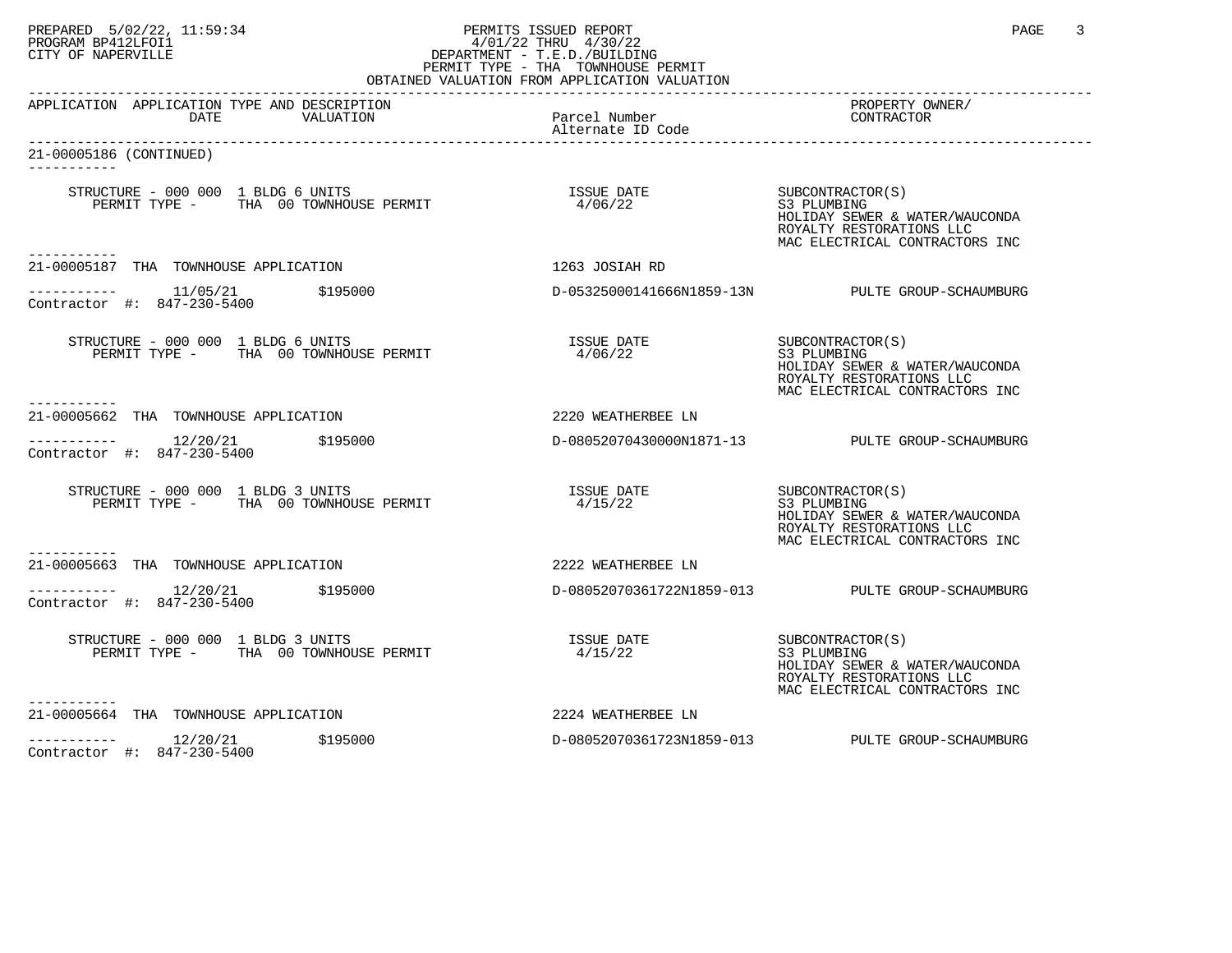# PREPARED 5/02/22, 11:59:34 PERMITS ISSUED REPORT<br>PROGRAM BP412LFOI1 11:59:34 PROGRAM A 4/01/22 THRU 4/30/22<br>CITY OF NAPERVILLE PROGRAM BP412LFOI1 4/01/22 THRU 4/30/22 CITY OF NAPERVILLE **Example 20** CITY OF NAPERVILLE PERMIT TYPE - THA TOWNHOUSE PERMIT

| OBTAINED VALUATION FROM APPLICATION VALUATION                               |                                    |                                                                                                                                 |  |  |
|-----------------------------------------------------------------------------|------------------------------------|---------------------------------------------------------------------------------------------------------------------------------|--|--|
| APPLICATION APPLICATION TYPE AND DESCRIPTION<br>DATE<br>VALUATION           | Parcel Number<br>Alternate ID Code | PROPERTY OWNER/<br>CONTRACTOR                                                                                                   |  |  |
| 21-00005664 (CONTINUED)                                                     |                                    |                                                                                                                                 |  |  |
| ----------                                                                  | ISSUE DATE SUBCONTRACTOR(S)        | S3 PLUMBING<br>HOLIDAY SEWER & WATER/WAUCONDA<br>ROYALTY RESTORATIONS LLC<br>MAC ELECTRICAL CONTRACTORS INC                     |  |  |
| 21-00005670 THA TOWNHOUSE APPLICATION                                       | 2204 WEATHERBEE LN                 |                                                                                                                                 |  |  |
| ---------- 12/20/21 \$195000<br>Contractor #: 847-230-5400                  |                                    | D-08052070440000N1871-13 PULTE GROUP-SCHAUMBURG                                                                                 |  |  |
| STRUCTURE - 000 000 1 BLDG 4 UNITS<br>PERMIT TYPE - THA 00 TOWNHOUSE PERMIT | ISSUE DATE<br>4/01/22              | SUBCONTRACTOR(S)<br>S3 PLUMBING<br>HOLIDAY SEWER & WATER/WAUCONDA<br>ROYALTY RESTORATIONS LLC<br>MAC ELECTRICAL CONTRACTORS INC |  |  |
| 21-00005671 THA TOWNHOUSE APPLICATION                                       | 2206 WEATHERBEE LN                 |                                                                                                                                 |  |  |
| $--------- 12/20/21$<br>\$195000<br>Contractor #: 847-230-5400              |                                    | D-08052070361732N1859-013 PULTE GROUP-SCHAUMBURG                                                                                |  |  |
| STRUCTURE - 000 000 1 BLDG 4 UNITS<br>PERMIT TYPE - THA 00 TOWNHOUSE PERMIT | <b>ISSUE DATE</b><br>4/01/22       | SUBCONTRACTOR(S)<br>S3 PLUMBING<br>HOLIDAY SEWER & WATER/WAUCONDA<br>ROYALTY RESTORATIONS LLC<br>MAC ELECTRICAL CONTRACTORS INC |  |  |
| ----------<br>21-00005672 THA TOWNHOUSE APPLICATION                         | 2208 WEATHERBEE LN                 |                                                                                                                                 |  |  |
| Contractor #: 847-230-5400                                                  |                                    | D-08052070361733N1859-013 PULTE GROUP-SCHAUMBURG                                                                                |  |  |
| STRUCTURE - 000 000 1 BLDG 4 UNITS<br>PERMIT TYPE - THA 00 TOWNHOUSE PERMIT | <b>ISSUE DATE</b><br>4/01/22       | SUBCONTRACTOR(S)<br>S3 PLUMBING<br>HOLIDAY SEWER & WATER/WAUCONDA<br>ROYALTY RESTORATIONS LLC<br>MAC ELECTRICAL CONTRACTORS INC |  |  |
| ----------<br>21-00005673 THA TOWNHOUSE APPLICATION                         | 2210 WEATHERBEE LN                 |                                                                                                                                 |  |  |
| $------ 12/20/21$ \$195000<br>Contractor #: 847-230-5400                    |                                    | D-08052070361734N1859-013 PULTE GROUP-SCHAUMBURG                                                                                |  |  |